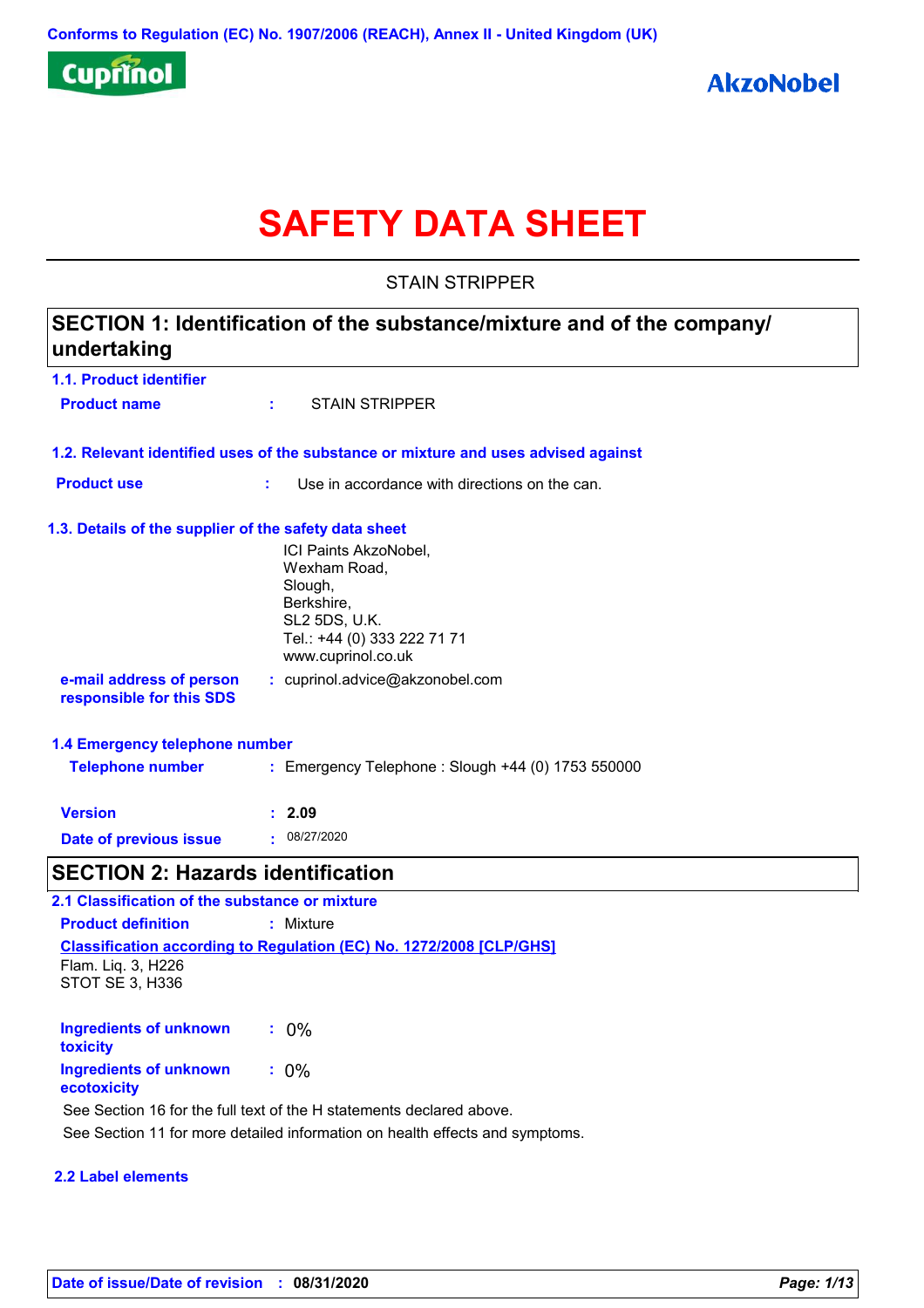# **SECTION 2: Hazards identification**

| <b>Hazard pictograms</b>                                                                                                                                        |                                                                                                                                                                                                            |
|-----------------------------------------------------------------------------------------------------------------------------------------------------------------|------------------------------------------------------------------------------------------------------------------------------------------------------------------------------------------------------------|
| <b>Signal word</b>                                                                                                                                              | : Warning                                                                                                                                                                                                  |
| <b>Hazard statements</b>                                                                                                                                        | : H226 - Flammable liquid and vapour.<br>H336 - May cause drowsiness or dizziness.                                                                                                                         |
| <b>Precautionary statements</b>                                                                                                                                 |                                                                                                                                                                                                            |
| General                                                                                                                                                         | : P102 - Keep out of reach of children.<br>P101 - If medical advice is needed, have product container or label at hand.                                                                                    |
| <b>Prevention</b>                                                                                                                                               | : P210 - Keep away from heat, hot surfaces, sparks, open flames and other ignition<br>sources. No smoking.<br>P233 - Keep container tightly closed.<br>P262 - Do not get in eyes, on skin, or on clothing. |
| <b>Response</b>                                                                                                                                                 | : P304 + P340 - IF INHALED: Remove person to fresh air and keep comfortable for<br>breathing.<br>P312 - Call a POISON CENTER or doctor if you feel unwell.                                                 |
| <b>Storage</b>                                                                                                                                                  | $:$ P235 - Keep cool.                                                                                                                                                                                      |
| <b>Disposal</b>                                                                                                                                                 | : P501 - Dispose of contents and container in accordance with all local, regional,<br>national or international regulations.                                                                               |
| <b>Hazardous ingredients</b>                                                                                                                                    | : n-Butyl acetate<br>1-Methoxy-2-propanol                                                                                                                                                                  |
| <b>Supplemental label</b><br>elements                                                                                                                           | : Repeated exposure may cause skin dryness or cracking.                                                                                                                                                    |
| <b>Annex XVII - Restrictions</b><br>on the manufacture,<br>placing on the market and<br>use of certain dangerous<br>substances, mixtures and<br><b>articles</b> | : Not applicable.                                                                                                                                                                                          |
| <b>Special packaging requirements</b>                                                                                                                           |                                                                                                                                                                                                            |
| <b>Containers to be fitted</b><br>with child-resistant<br>fastenings                                                                                            | : Not applicable.                                                                                                                                                                                          |
| <b>Tactile warning of danger</b>                                                                                                                                | : Not applicable.                                                                                                                                                                                          |
| 2.3 Other hazards                                                                                                                                               |                                                                                                                                                                                                            |

**Other hazards which do : not result in classification** : None known.

# **SECTION 3: Composition/information on ingredients**

| <b>3.2 Mixtures</b>                         | $:$ Mixture                                                                                    |               |                                                 |                     |
|---------------------------------------------|------------------------------------------------------------------------------------------------|---------------|-------------------------------------------------|---------------------|
| <b>Product/ingredient name</b>              | <b>Identifiers</b>                                                                             | $\frac{9}{6}$ | <b>Regulation (EC) No.</b><br>1272/2008 [CLP]   | <b>Type</b>         |
| n-Butyl acetate                             | IREACH #:<br>l01-2119485493-29<br>IEC: 204-658-1<br>ICAS: 123-86-4<br>lIndex:<br>l607-025-00-1 | l≥25 - ≤50∶   | Flam. Liq. 3, H226<br>STOT SE 3, H336<br>EUH066 | [1] [2]             |
| 1-Methoxy-2-propanol                        | IREACH #:<br>l01-2119457435-35<br>IEC: 203-539-1<br>ICAS: 107-98-2<br>lIndex:<br>l603-064-00-3 | l≥10 - ≤25    | Flam. Liq. 3, H226<br>STOT SE 3, H336           | [1] [2]             |
| Ethyl 3-ethoxy propionate                   | EC: 212-112-9                                                                                  | l≤10          | Aquatic Chronic 3, H412                         | $\lfloor 1 \rfloor$ |
| Date of issue/Date of revision : 08/31/2020 |                                                                                                |               |                                                 | Page: 2/13          |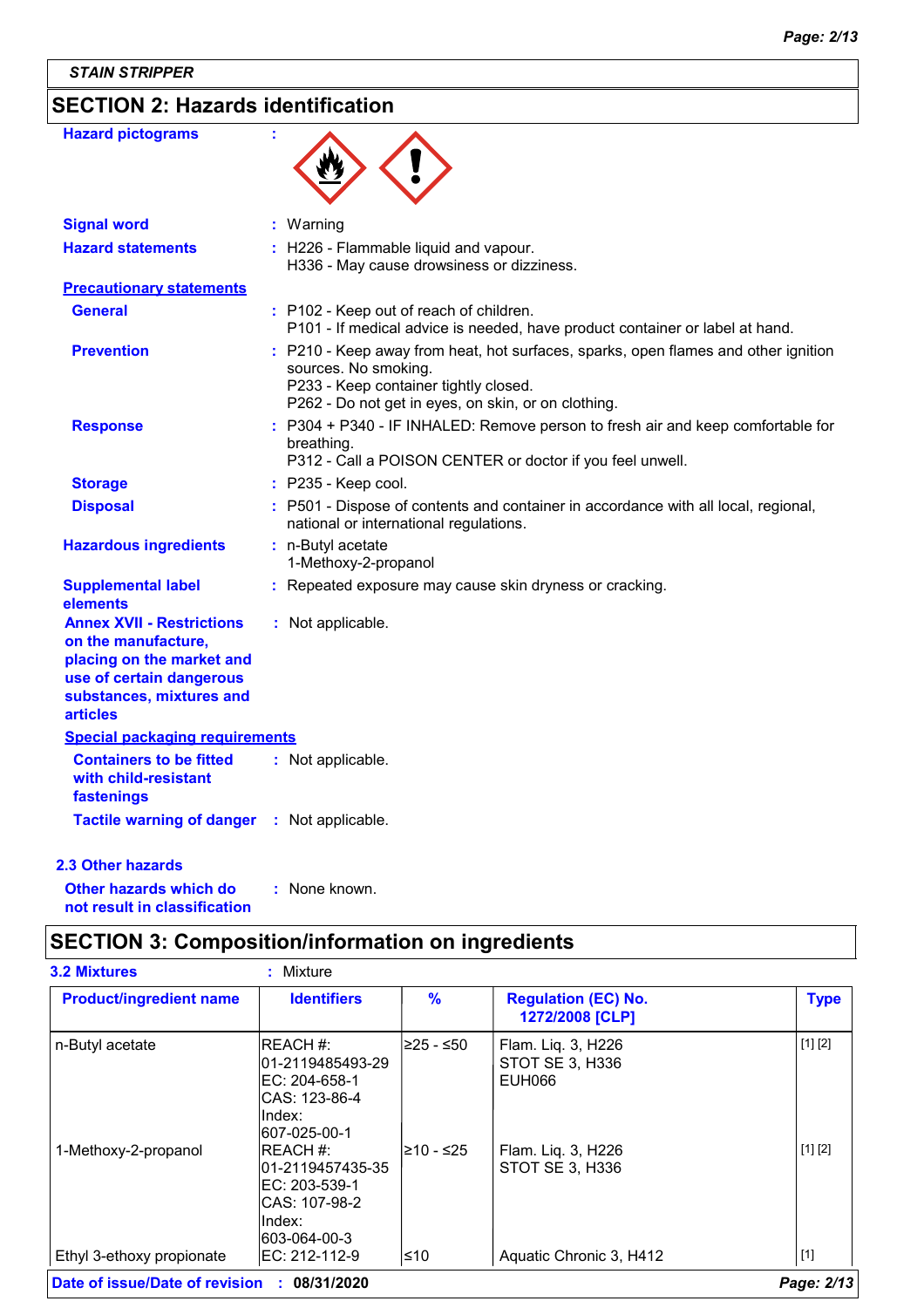# **SECTION 3: Composition/information on ingredients**

|                               | ICAS: 763-69-9   |       | EUH066                         |       |
|-------------------------------|------------------|-------|--------------------------------|-------|
| Hydrocarbons, C9-C11, n-      | <b>REACH #:</b>  | ו≥∃   | Flam. Lig. 3, H226             | $[1]$ |
| alkanes, isoalkanes, cyclics, | 01-2119463258-33 |       | STOT SE 3, H336                |       |
| <2% aromatics                 | IEC: 919-857-5   |       | Asp. Tox. 1, H304              |       |
|                               |                  |       | EUH066                         |       |
| 2-methoxypropanol             | IEC: 216-455-5   | l<0.3 | Flam. Lig. 3, H226             | $[1]$ |
|                               | ICAS: 1589-47-5  |       | Skin Irrit. 2, H315            |       |
|                               | IIndex:          |       | Eye Dam. 1, H318               |       |
|                               | 603-106-00-0     |       | Repr. 1B, H360D (Unborn child) |       |
|                               |                  |       | STOT SE 3, H335                |       |
|                               |                  |       | See Section 16 for             |       |
|                               |                  |       | the full text of the H         |       |
|                               |                  |       | statements declared            |       |
|                               |                  |       | above.                         |       |
|                               |                  |       |                                |       |

There are no additional ingredients present which, within the current knowledge of the supplier and in the

concentrations applicable, are classified as hazardous to health or the environment, are PBTs, vPvBs or Substances of equivalent concern, or have been assigned a workplace exposure limit and hence require reporting in this section.

### Type

[1] Substance classified with a health or environmental hazard

[2] Substance with a workplace exposure limit

[3] Substance meets the criteria for PBT according to Regulation (EC) No. 1907/2006, Annex XIII

[4] Substance meets the criteria for vPvB according to Regulation (EC) No. 1907/2006, Annex XIII

[5] Substance of equivalent concern

Occupational exposure limits, if available, are listed in Section 8.

# **SECTION 4: First aid measures**

### **4.1 Description of first aid measures**

| <b>General</b>                    | : In all cases of doubt, or when symptoms persist, seek medical attention. Never give<br>anything by mouth to an unconscious person. If unconscious, place in recovery<br>position and seek medical advice.                                                                                                             |
|-----------------------------------|-------------------------------------------------------------------------------------------------------------------------------------------------------------------------------------------------------------------------------------------------------------------------------------------------------------------------|
| <b>Eye contact</b>                | : Remove contact lenses, irrigate copiously with clean, fresh water, holding the<br>eyelids apart for at least 10 minutes and seek immediate medical advice.                                                                                                                                                            |
| <b>Inhalation</b>                 | : Remove to fresh air. Keep person warm and at rest. If not breathing, if breathing is<br>irregular or if respiratory arrest occurs, provide artificial respiration or oxygen by<br>trained personnel.                                                                                                                  |
| <b>Skin contact</b>               | : Remove contaminated clothing and shoes. Wash skin thoroughly with soap and<br>water or use recognised skin cleanser. Do NOT use solvents or thinners.                                                                                                                                                                 |
| <b>Ingestion</b>                  | : If swallowed, seek medical advice immediately and show the container or label.<br>Keep person warm and at rest. Do NOT induce vomiting.                                                                                                                                                                               |
| <b>Protection of first-aiders</b> | : No action shall be taken involving any personal risk or without suitable training. If it<br>is suspected that fumes are still present, the rescuer should wear an appropriate<br>mask or self-contained breathing apparatus. It may be dangerous to the person<br>providing aid to give mouth-to-mouth resuscitation. |

### **4.2 Most important symptoms and effects, both acute and delayed**

There are no data available on the mixture itself. The mixture has been assessed following the conventional method of the CLP Regulation (EC) No 1272/2008 and is classified for toxicological properties accordingly. See Sections 2 and 3 for details.

Exposure to component solvent vapour concentrations in excess of the stated occupational exposure limit may result in adverse health effects such as mucous membrane and respiratory system irritation and adverse effects on the kidneys, liver and central nervous system. Symptoms and signs include headache, dizziness, fatigue, muscular weakness, drowsiness and, in extreme cases, loss of consciousness.

Solvents may cause some of the above effects by absorption through the skin. Repeated or prolonged contact with the mixture may cause removal of natural fat from the skin, resulting in non-allergic contact dermatitis and absorption through the skin.

If splashed in the eyes, the liquid may cause irritation and reversible damage.

Ingestion may cause nausea, diarrhea and vomiting.

This takes into account, where known, delayed and immediate effects and also chronic effects of components from short-term and long-term exposure by oral, inhalation and dermal routes of exposure and eye contact.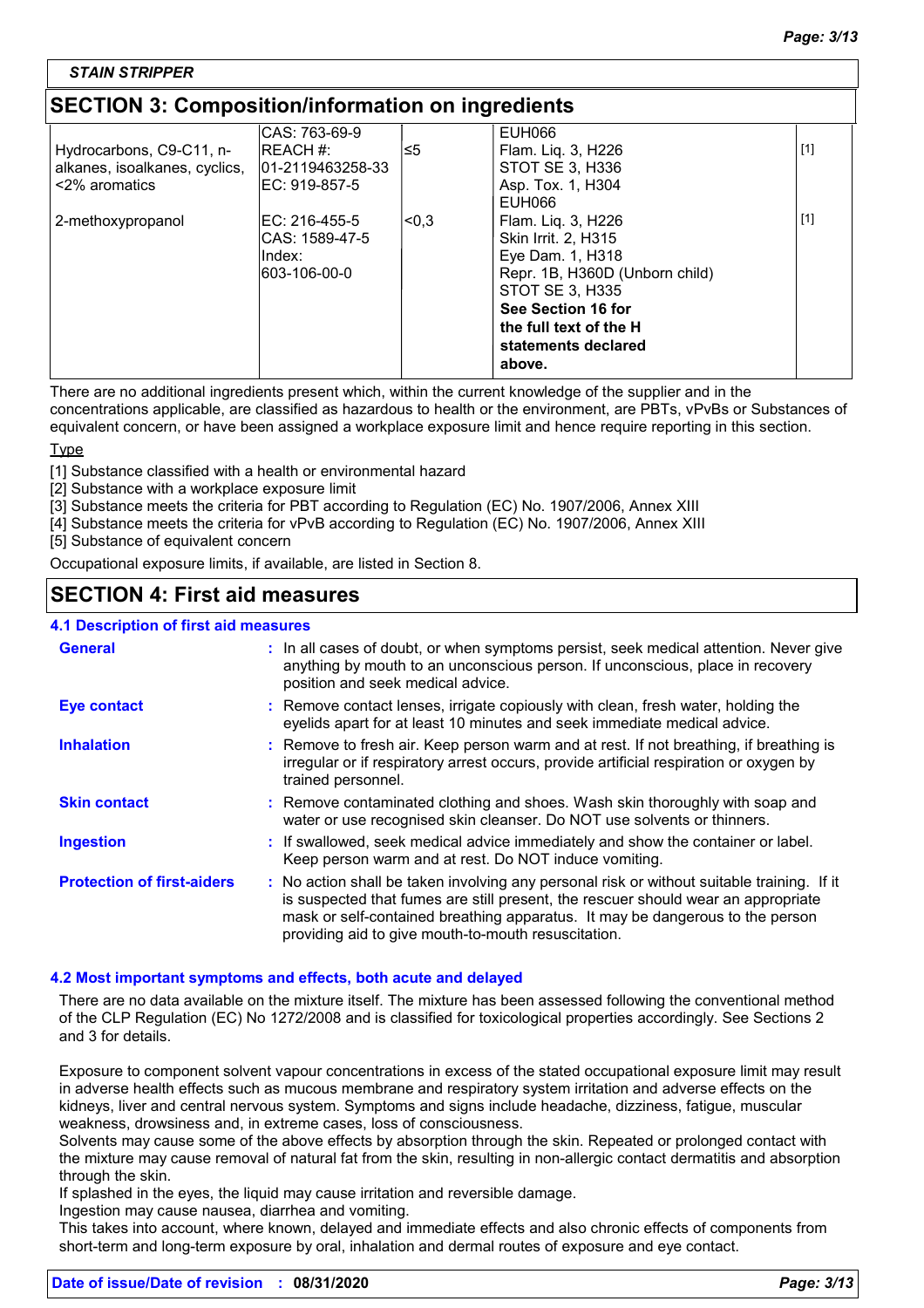# **SECTION 4: First aid measures**

### **4.3 Indication of any immediate medical attention and special treatment needed**

| <b>Notes to physician</b>  | : Treat symptomatically. Contact poison treatment specialist immediately if large<br>quantities have been ingested or inhaled. |
|----------------------------|--------------------------------------------------------------------------------------------------------------------------------|
| <b>Specific treatments</b> | : No specific treatment.                                                                                                       |

See toxicological information (Section 11)

# **SECTION 5: Firefighting measures**

| 5.1 Extinguishing media                                  |                                                                                                                              |
|----------------------------------------------------------|------------------------------------------------------------------------------------------------------------------------------|
| <b>Suitable extinguishing</b><br>media                   | : Recommended: alcohol-resistant foam, $CO2$ , powders, water spray.                                                         |
| <b>Unsuitable extinguishing</b><br>media                 | : Do not use water jet.                                                                                                      |
|                                                          | 5.2 Special hazards arising from the substance or mixture                                                                    |
| <b>Hazards from the</b><br>substance or mixture          | : Fire will produce dense black smoke. Exposure to decomposition products may<br>cause a health hazard.                      |
| <b>Hazardous combustion</b><br>products                  | : Decomposition products may include the following materials: carbon monoxide,<br>carbon dioxide, smoke, oxides of nitrogen. |
| <b>5.3 Advice for firefighters</b>                       |                                                                                                                              |
| <b>Special protective actions</b><br>for fire-fighters   | : Cool closed containers exposed to fire with water. Do not release runoff from fire to<br>drains or watercourses.           |
| <b>Special protective</b><br>equipment for fire-fighters | : Appropriate breathing apparatus may be required.                                                                           |

# **SECTION 6: Accidental release measures**

| 6.1 Personal precautions, protective equipment and emergency procedures |  |                                                                                                                                                                                                                                                                                    |  |
|-------------------------------------------------------------------------|--|------------------------------------------------------------------------------------------------------------------------------------------------------------------------------------------------------------------------------------------------------------------------------------|--|
| For non-emergency<br>personnel                                          |  | : Exclude sources of ignition and ventilate the area. Avoid breathing vapour or mist.<br>Refer to protective measures listed in sections 7 and 8.                                                                                                                                  |  |
| For emergency responders                                                |  | : If specialised clothing is required to deal with the spillage, take note of any<br>information in Section 8 on suitable and unsuitable materials. See also the<br>information in "For non-emergency personnel".                                                                  |  |
| <b>6.2 Environmental</b><br>precautions                                 |  | : Do not allow to enter drains or watercourses. If the product contaminates lakes,<br>rivers, or sewers, inform the appropriate authorities in accordance with local<br>regulations.                                                                                               |  |
| 6.3 Methods and material<br>for containment and<br>cleaning up          |  | : Contain and collect spillage with non-combustible, absorbent material e.g. sand,<br>earth, vermiculite or diatomaceous earth and place in container for disposal<br>according to local regulations (see Section 13). Preferably clean with a detergent.<br>Avoid using solvents. |  |
| 6.4 Reference to other<br><b>sections</b>                               |  | : See Section 1 for emergency contact information.<br>See Section 8 for information on appropriate personal protective equipment.<br>See Section 13 for additional waste treatment information.                                                                                    |  |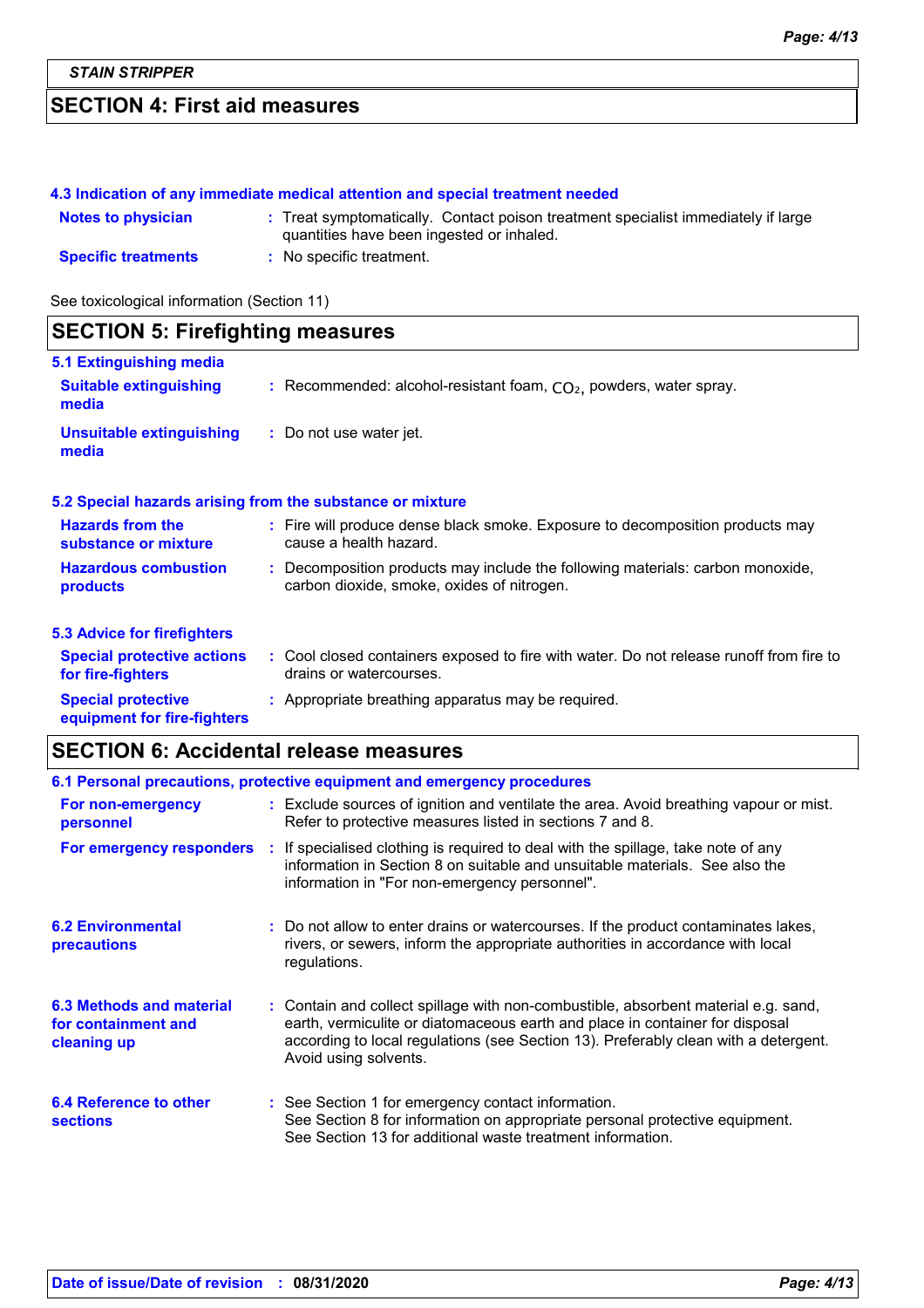# **SECTION 7: Handling and storage**

The information in this section contains generic advice and guidance. The list of Identified Uses in Section 1 should be consulted for any available use-specific information provided in the Exposure Scenario(s).

| <b>7.1 Precautions for safe</b><br>handling | : Prevent the creation of flammable or explosive concentrations of vapours in air and<br>avoid vapour concentrations higher than the occupational exposure limits.<br>In addition, the product should only be used in areas from which all naked lights and<br>other sources of ignition have been excluded. Electrical equipment should be<br>protected to the appropriate standard.<br>Mixture may charge electrostatically: always use earthing leads when transferring<br>from one container to another.<br>Operators should wear antistatic footwear and clothing and floors should be of the<br>conducting type.<br>Keep away from heat, sparks and flame. No sparking tools should be used.<br>Avoid contact with skin and eyes. Avoid the inhalation of dust, particulates, spray or<br>mist arising from the application of this mixture. Avoid inhalation of dust from<br>sanding.<br>Eating, drinking and smoking should be prohibited in areas where this material is<br>handled, stored and processed.<br>Put on appropriate personal protective equipment (see Section 8).<br>Never use pressure to empty. Container is not a pressure vessel.<br>Always keep in containers made from the same material as the original one.<br>Comply with the health and safety at work laws.<br>Do not allow to enter drains or watercourses.<br>Information on fire and explosion protection<br>Vapours are heavier than air and may spread along floors. Vapours may form |
|---------------------------------------------|------------------------------------------------------------------------------------------------------------------------------------------------------------------------------------------------------------------------------------------------------------------------------------------------------------------------------------------------------------------------------------------------------------------------------------------------------------------------------------------------------------------------------------------------------------------------------------------------------------------------------------------------------------------------------------------------------------------------------------------------------------------------------------------------------------------------------------------------------------------------------------------------------------------------------------------------------------------------------------------------------------------------------------------------------------------------------------------------------------------------------------------------------------------------------------------------------------------------------------------------------------------------------------------------------------------------------------------------------------------------------------------------------------------------------------------------------------------------------|
|                                             | explosive mixtures with air.                                                                                                                                                                                                                                                                                                                                                                                                                                                                                                                                                                                                                                                                                                                                                                                                                                                                                                                                                                                                                                                                                                                                                                                                                                                                                                                                                                                                                                                 |

#### **7.2 Conditions for safe storage, including any incompatibilities**

Store in accordance with local regulations.

#### **Notes on joint storage**

Keep away from: oxidising agents, strong alkalis, strong acids.

#### **Additional information on storage conditions**

Observe label precautions. Store in a dry, cool and well-ventilated area. Keep away from heat and direct sunlight. Keep away from sources of ignition. No smoking. Prevent unauthorised access. Containers that have been opened must be carefully resealed and kept upright to prevent leakage.

**Recommendations :** Not available.

**Industrial sector specific :**

: Not available.

**solutions**

# **SECTION 8: Exposure controls/personal protection**

The information in this section contains generic advice and guidance. Information is provided based on typical anticipated uses of the product. Additional measures might be required for bulk handling or other uses that could significantly increase worker exposure or environmental releases.

#### **8.1 Control parameters**

#### **Occupational exposure limits**

| <b>Product/ingredient name</b> | <b>Exposure limit values</b>                                                                                                                                  |
|--------------------------------|---------------------------------------------------------------------------------------------------------------------------------------------------------------|
| n-Butyl acetate                | EH40/2005 WELs (United Kingdom (UK), 12/2011).<br>STEL: 966 mg/m <sup>3</sup> 15 minutes.<br>STEL: 200 ppm 15 minutes.<br>TWA: 724 mg/m <sup>3</sup> 8 hours. |
| 1-Methoxy-2-propanol           | TWA: 150 ppm 8 hours.<br>EH40/2005 WELs (United Kingdom (UK), 12/2011). Absorbed<br>through skin.                                                             |
|                                | STEL: 560 mg/m <sup>3</sup> 15 minutes.<br>STEL: 150 ppm 15 minutes.<br>TWA: 375 mg/m <sup>3</sup> 8 hours.<br>TWA: 100 ppm 8 hours.                          |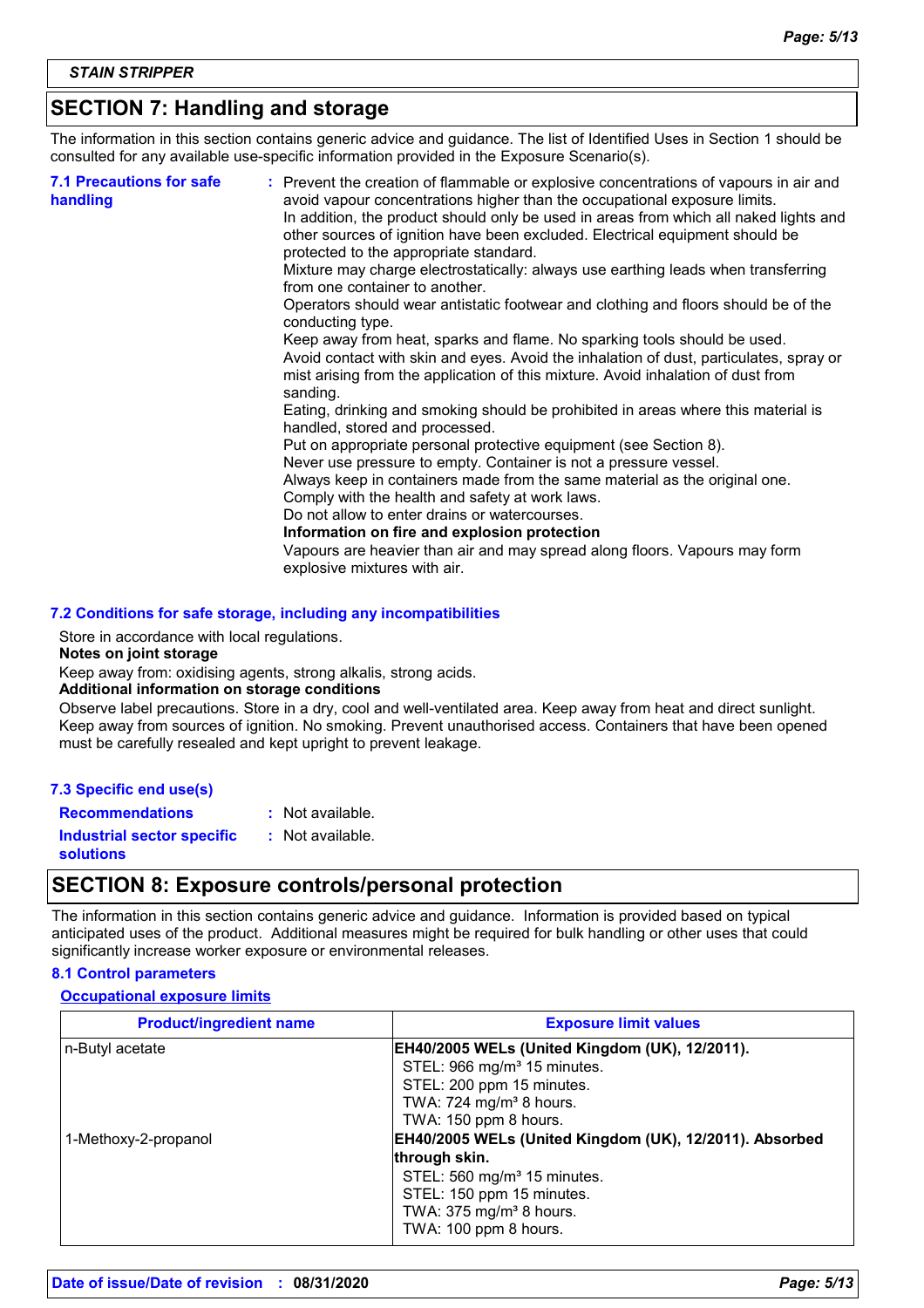# **SECTION 8: Exposure controls/personal protection**

| <b>Recommended monitoring</b><br>procedures       | If this product contains ingredients with exposure limits, personal, workplace<br>atmosphere or biological monitoring may be required to determine the effectiveness<br>of the ventilation or other control measures and/or the necessity to use respiratory<br>protective equipment. Reference should be made to monitoring standards, such as<br>the following: European Standard EN 689 (Workplace atmospheres - Guidance for<br>the assessment of exposure by inhalation to chemical agents for comparison with<br>limit values and measurement strategy) European Standard EN 14042 (Workplace<br>atmospheres - Guide for the application and use of procedures for the assessment<br>of exposure to chemical and biological agents) European Standard EN 482<br>(Workplace atmospheres - General requirements for the performance of procedures<br>for the measurement of chemical agents) Reference to national guidance<br>documents for methods for the determination of hazardous substances will also be<br>required. |
|---------------------------------------------------|----------------------------------------------------------------------------------------------------------------------------------------------------------------------------------------------------------------------------------------------------------------------------------------------------------------------------------------------------------------------------------------------------------------------------------------------------------------------------------------------------------------------------------------------------------------------------------------------------------------------------------------------------------------------------------------------------------------------------------------------------------------------------------------------------------------------------------------------------------------------------------------------------------------------------------------------------------------------------------------------------------------------------------|
| <b>DNELS/DMELS</b>                                |                                                                                                                                                                                                                                                                                                                                                                                                                                                                                                                                                                                                                                                                                                                                                                                                                                                                                                                                                                                                                                  |
| No DNELs/DMELs available.                         |                                                                                                                                                                                                                                                                                                                                                                                                                                                                                                                                                                                                                                                                                                                                                                                                                                                                                                                                                                                                                                  |
| <b>PNECs</b>                                      |                                                                                                                                                                                                                                                                                                                                                                                                                                                                                                                                                                                                                                                                                                                                                                                                                                                                                                                                                                                                                                  |
| No PNECs available                                |                                                                                                                                                                                                                                                                                                                                                                                                                                                                                                                                                                                                                                                                                                                                                                                                                                                                                                                                                                                                                                  |
| <b>8.2 Exposure controls</b>                      |                                                                                                                                                                                                                                                                                                                                                                                                                                                                                                                                                                                                                                                                                                                                                                                                                                                                                                                                                                                                                                  |
| <b>Appropriate engineering</b><br><b>controls</b> | : Provide adequate ventilation. Where reasonably practicable, this should be<br>achieved by the use of local exhaust ventilation and good general extraction. If<br>these are not sufficient to maintain concentrations of particulates and solvent<br>vapours below the OEL, suitable respiratory protection must be worn.                                                                                                                                                                                                                                                                                                                                                                                                                                                                                                                                                                                                                                                                                                      |
| <b>Individual protection measures</b>             |                                                                                                                                                                                                                                                                                                                                                                                                                                                                                                                                                                                                                                                                                                                                                                                                                                                                                                                                                                                                                                  |
| <b>Hygiene measures</b>                           | : Wash hands, forearms and face thoroughly after handling chemical products, before<br>eating, smoking and using the lavatory and at the end of the working period.<br>Appropriate techniques should be used to remove potentially contaminated clothing.<br>Wash contaminated clothing before reusing. Ensure that eyewash stations and<br>safety showers are close to the workstation location.                                                                                                                                                                                                                                                                                                                                                                                                                                                                                                                                                                                                                                |
| <b>Eye/face protection</b>                        | : Use safety eyewear designed to protect against splash of liquids.                                                                                                                                                                                                                                                                                                                                                                                                                                                                                                                                                                                                                                                                                                                                                                                                                                                                                                                                                              |
| <b>Skin protection</b>                            |                                                                                                                                                                                                                                                                                                                                                                                                                                                                                                                                                                                                                                                                                                                                                                                                                                                                                                                                                                                                                                  |
| <b>Hand protection</b>                            |                                                                                                                                                                                                                                                                                                                                                                                                                                                                                                                                                                                                                                                                                                                                                                                                                                                                                                                                                                                                                                  |
| <b>Gloves</b>                                     | : When prolonged or frequently repeated contact may occur, a glove with a protection<br>class of 6 (breakthrough time >480 minutes according to EN374) is recommended.<br>Recommended gloves: Viton $\otimes$ or Nitrile, thickness $\geq 0.38$ mm.<br>When only brief contact is expected, a glove with protection class of 2 or higher<br>(breakthrough time > 30 minutes according to EN374) is recommended.<br>Recommended gloves: Nitrile, thickness ≥ 0.12 mm.<br>Gloves should be replaced regularly and if there is any sign of damage to the glove<br>material.                                                                                                                                                                                                                                                                                                                                                                                                                                                         |
|                                                   | The performance or effectiveness of the glove may be reduced by physical/chemical<br>damage and poor maintenance.                                                                                                                                                                                                                                                                                                                                                                                                                                                                                                                                                                                                                                                                                                                                                                                                                                                                                                                |
| <b>Body protection</b>                            | : Personnel should wear antistatic clothing made of natural fibres or of high-<br>temperature-resistant synthetic fibres.                                                                                                                                                                                                                                                                                                                                                                                                                                                                                                                                                                                                                                                                                                                                                                                                                                                                                                        |
| <b>Other skin protection</b>                      | : Appropriate footwear and any additional skin protection measures should be<br>selected based on the task being performed and the risks involved and should be<br>approved by a specialist before handling this product.                                                                                                                                                                                                                                                                                                                                                                                                                                                                                                                                                                                                                                                                                                                                                                                                        |
| <b>Respiratory protection</b>                     | : If workers are exposed to concentrations above the exposure limit, they must use<br>appropriate, certified respirators.<br>OLD LEAD-BASED PAINTS:                                                                                                                                                                                                                                                                                                                                                                                                                                                                                                                                                                                                                                                                                                                                                                                                                                                                              |
|                                                   | When surfaces are to be prepared for painting, account should be taken of the<br>age of the property and the possibility that lead-pigmented paint might be present.<br>There is a possibility that ingestion or inhalation of scrapings or dust arising from<br>the preparation work could cause health effects. As a working rule you should<br>assume that this will be the case if the age of the property is pre 1960.                                                                                                                                                                                                                                                                                                                                                                                                                                                                                                                                                                                                      |
|                                                   | Where possible wet sanding or chemical stripping methods should be used with                                                                                                                                                                                                                                                                                                                                                                                                                                                                                                                                                                                                                                                                                                                                                                                                                                                                                                                                                     |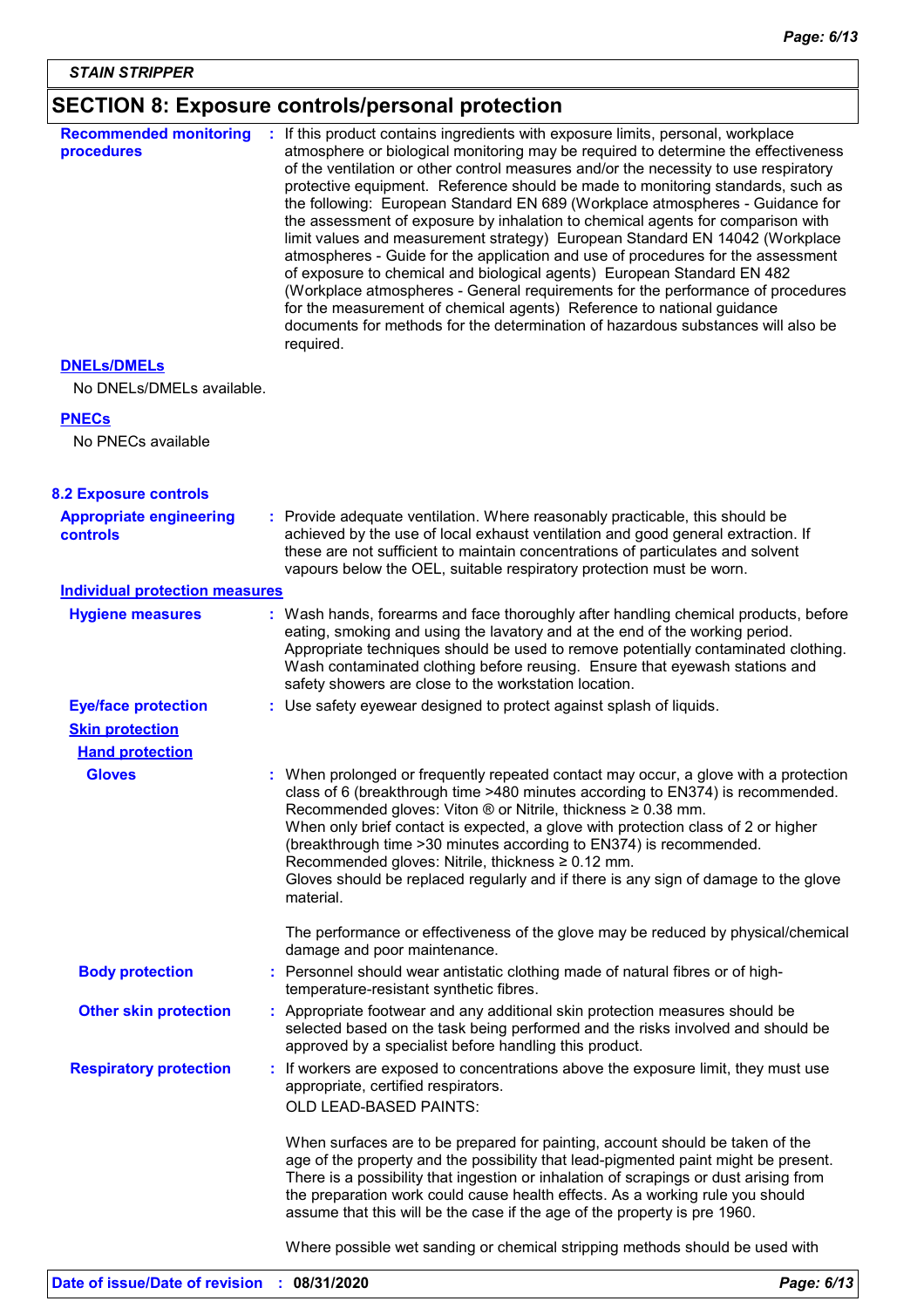# **SECTION 8: Exposure controls/personal protection**

surfaces of this type to avoid the creation of dust. When dry sanding cannot be avoided, and effective local exhaust ventilation is not available, it is recommended that a dust respirator is worn, that is approved for use with lead dusts, and its type selected on the basis of the COSHH assessment, taking into account the Workplace Exposure Limit for lead in air. Furthermore, steps should be taken to ensure containment of the dusts created, and that all practicable measures are taken to clean up thoroughly all deposits of dusts in and around the affected area.

Respiratory protection in case of dust or spray mist formation. (particle filter EN143 type P2) Respiratory protection in case of vapour formation. (half mask with combination filter A2-P2 til concentrations of 0,5 Vol%.)

The current Control of Lead at Work Regulations approved code of practice should be consulted for advice on protective clothing and personal hygiene precautions. Care should also be taken to exclude visitors, members of the household and especially children from the affected area, during the actual work and the subsequent clean up operations. All scrapings, dust, etc. should be disposed of by the professional painting contractor as Hazardous Waste.

Extra precautions will also need to be taken when burning off old lead-based paints because fumes containing lead will be produced. It is recommended that a respirator, approved for use with particulate fumes of lead is selected on the basis of the COSHH assessment, taking into account the Workplace Exposure Limit for lead in air. Similar precautions to those given above about sanding should be taken with reference to protective clothing, disposal of scrapings and dusts, and exclusion of other personnel and especially children from the building during actual work and the subsequent clean up operations.

Avoid the inhalation of dust. Wear suitable face mask if dry sanding. Special precautions should be taken during surface preparation of pre-1960s paint surfaces over wood and metal as they may contain harmful lead.

| <b>Environmental exposure</b> | : Do not allow to enter drains or watercourses. |
|-------------------------------|-------------------------------------------------|
| controls                      |                                                 |

# **SECTION 9: Physical and chemical properties**

| 9.1. Information on basic physical and chemical properties         |                                                   |
|--------------------------------------------------------------------|---------------------------------------------------|
| <b>Appearance</b>                                                  |                                                   |
| <b>Physical state</b>                                              | : Liquid.                                         |
| <b>Colour</b>                                                      | : Various: See label.                             |
| <b>Odour</b>                                                       | : Not available.                                  |
| <b>Odour threshold</b>                                             | $\cdot$ Not available.                            |
| рH                                                                 | $:$ Not available.                                |
| <b>Melting point/freezing point</b>                                | : Not available.                                  |
| Initial boiling point and boiling<br>range                         | : Not available.                                  |
| <b>Flash point</b>                                                 | : Closed cup: $25^{\circ}$ C                      |
| <b>Evaporation rate</b>                                            | : Not available.                                  |
| <b>Upper/lower flammability or</b><br>explosive limits             | : Not available.                                  |
| <b>Vapour pressure</b>                                             | : Not available.                                  |
| <b>Vapour density</b>                                              | : Not available.                                  |
| <b>Relative density</b>                                            | : 0,948                                           |
| <b>Solubility(ies)</b>                                             | Insoluble in the following materials: cold water. |
| <b>Partition coefficient: n-octanol/ : Not available.</b><br>water |                                                   |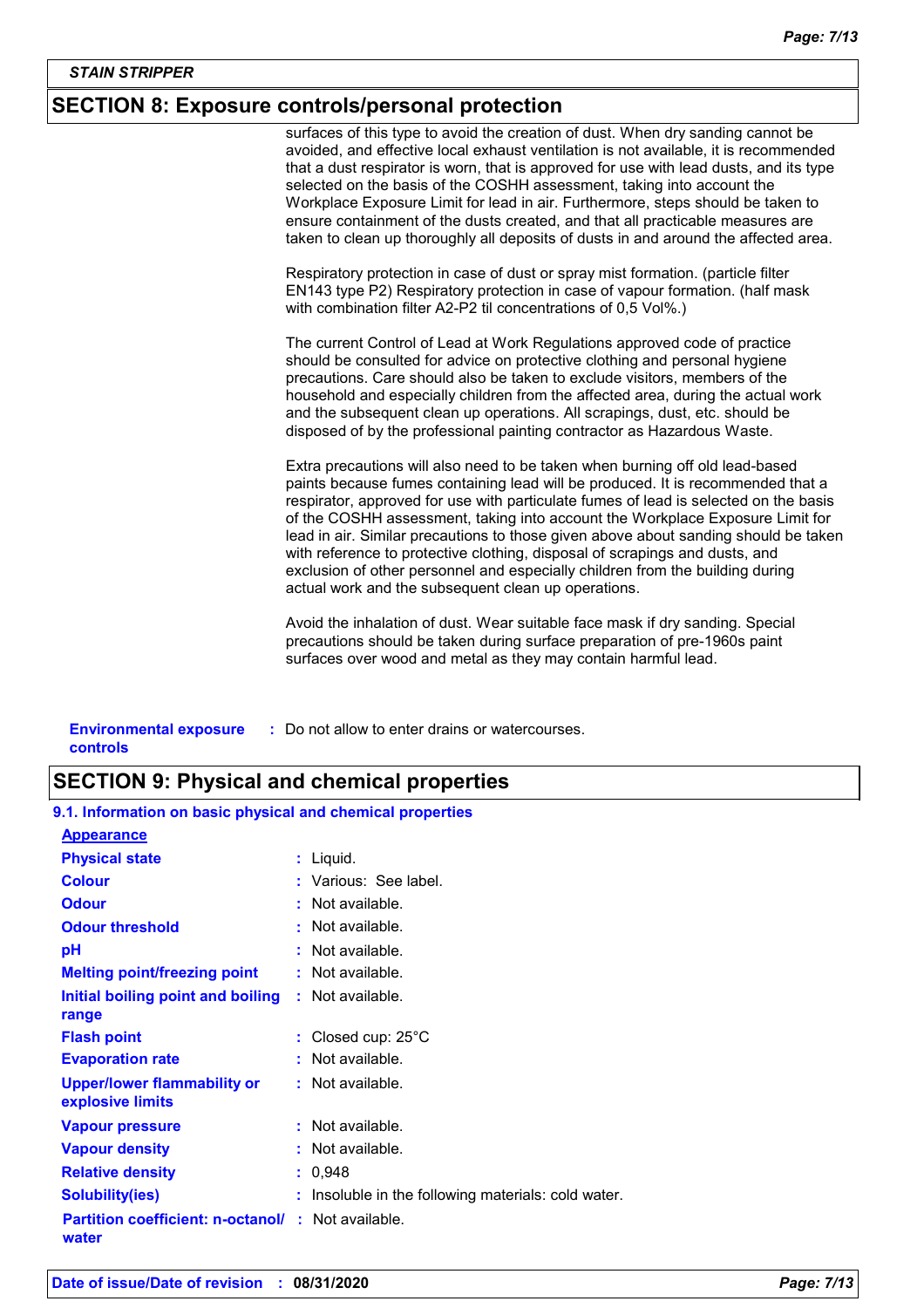# **SECTION 9: Physical and chemical properties**

| <b>Auto-ignition temperature</b> | : Not available.                                             |
|----------------------------------|--------------------------------------------------------------|
| <b>Decomposition temperature</b> | $:$ Not available.                                           |
| <b>Viscosity</b>                 | : Kinematic (room temperature): $0.33 \text{ cm}^2/\text{s}$ |
| <b>Explosive properties</b>      | : Not available.                                             |
| <b>Oxidising properties</b>      | $:$ Not available.                                           |
| 9.2. Other information           |                                                              |
| <b>Solubility in water</b>       | Not available.                                               |
|                                  |                                                              |

# **SECTION 10: Stability and reactivity**

| <b>10.1 Reactivity</b>                            |                                                                                                                                     |
|---------------------------------------------------|-------------------------------------------------------------------------------------------------------------------------------------|
| <b>10.2 Chemical stability</b>                    | : Stable under recommended storage and handling conditions (see Section 7).                                                         |
| <b>10.3 Possibility of</b><br>hazardous reactions |                                                                                                                                     |
| <b>10.4 Conditions to avoid</b>                   | : When exposed to high temperatures may produce hazardous decomposition<br>products.                                                |
| 10.5 Incompatible materials                       | : Keep away from the following materials to prevent strong exothermic reactions:<br>oxidising agents, strong alkalis, strong acids. |
| <b>10.6 Hazardous</b><br>decomposition products   | : Decomposition products may include the following materials: carbon monoxide,<br>carbon dioxide, smoke, oxides of nitrogen.        |

# **SECTION 11: Toxicological information**

### **11.1 Information on toxicological effects**

There are no data available on the mixture itself. The mixture has been assessed following the conventional method of the CLP Regulation (EC) No 1272/2008 and is classified for toxicological properties accordingly. See Sections 2 and 3 for details.

Exposure to component solvent vapour concentrations in excess of the stated occupational exposure limit may result in adverse health effects such as mucous membrane and respiratory system irritation and adverse effects on the kidneys, liver and central nervous system. Symptoms and signs include headache, dizziness, fatigue, muscular weakness, drowsiness and, in extreme cases, loss of consciousness.

Solvents may cause some of the above effects by absorption through the skin. Repeated or prolonged contact with the mixture may cause removal of natural fat from the skin, resulting in non-allergic contact dermatitis and absorption through the skin.

If splashed in the eyes, the liquid may cause irritation and reversible damage.

Ingestion may cause nausea, diarrhea and vomiting.

This takes into account, where known, delayed and immediate effects and also chronic effects of components from short-term and long-term exposure by oral, inhalation and dermal routes of exposure and eye contact.

### **Acute toxicity**

| <b>Product/ingredient name</b> | Result                 | <b>Species</b> | <b>Dose</b> | <b>Exposure</b> |
|--------------------------------|------------------------|----------------|-------------|-----------------|
| In-Butyl acetate               | LC50 Inhalation Vapour | Rat            | 390 ppm     | 4 hours         |

**Conclusion/Summary :** Not available.

# **Acute toxicity estimates**

Not available.

#### **Irritation/Corrosion**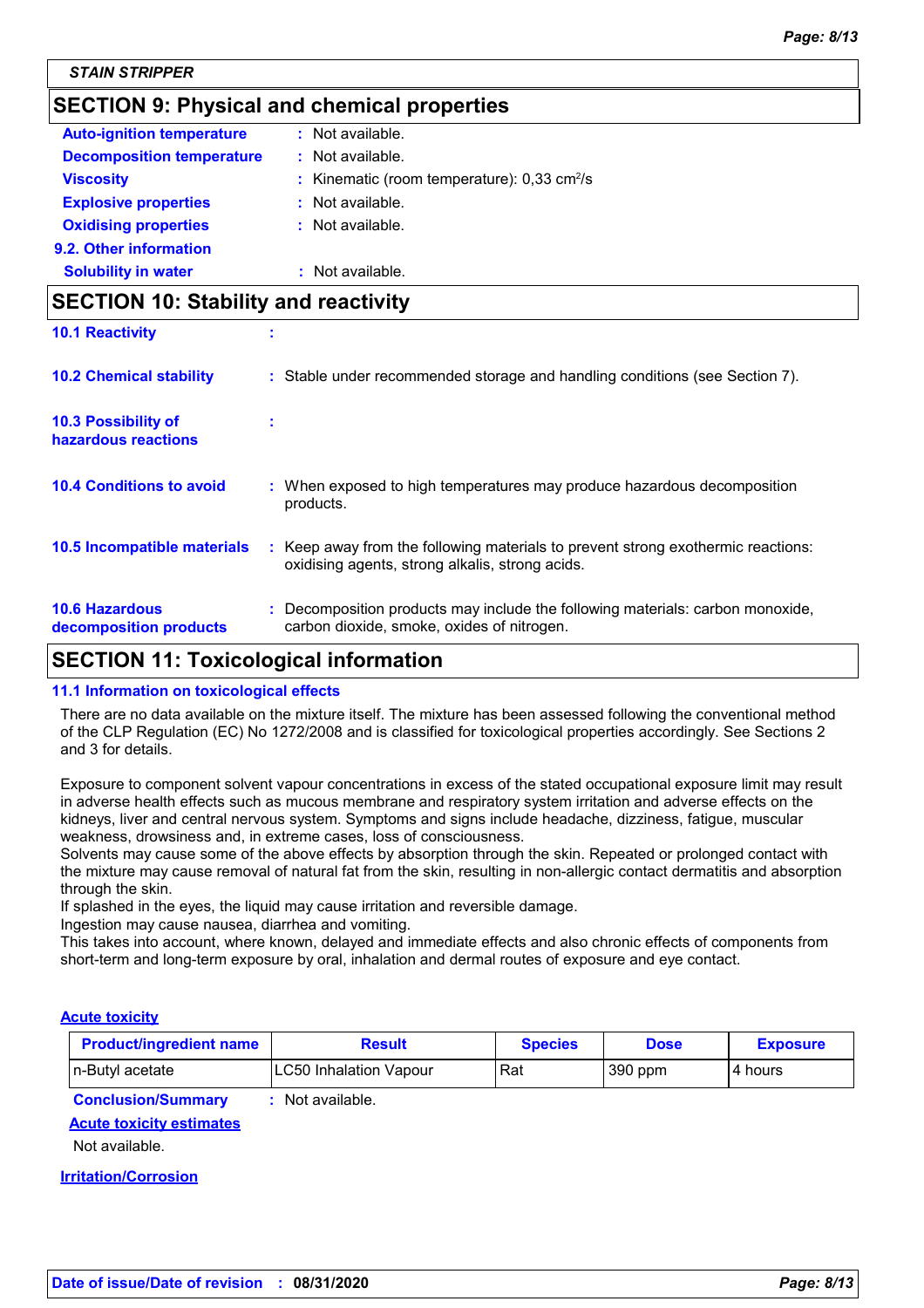# **SECTION 11: Toxicological information**

| <b>Product/ingredient name</b>                   | <b>Result</b>            | <b>Species</b> | <b>Score</b>                 | <b>Exposure</b> | <b>Observation</b> |
|--------------------------------------------------|--------------------------|----------------|------------------------------|-----------------|--------------------|
| n-Butyl acetate                                  | Eyes - Moderate irritant | Rabbit         | $\qquad \qquad \blacksquare$ |                 |                    |
|                                                  | Skin - Moderate irritant | Rabbit         |                              |                 |                    |
| 1-Methoxy-2-propanol                             | Eyes - Mild irritant     | Rabbit         |                              |                 |                    |
|                                                  | Skin - Mild irritant     | Rabbit         | $\overline{\phantom{a}}$     |                 |                    |
| <b>Conclusion/Summary</b>                        | : Not available.         |                |                              |                 |                    |
| <b>Sensitisation</b>                             |                          |                |                              |                 |                    |
| <b>Conclusion/Summary</b>                        | : Not available.         |                |                              |                 |                    |
| <b>Mutagenicity</b>                              |                          |                |                              |                 |                    |
| <b>Conclusion/Summary</b>                        | $:$ Not available.       |                |                              |                 |                    |
| <b>Carcinogenicity</b>                           |                          |                |                              |                 |                    |
| <b>Conclusion/Summary</b>                        | : Not available.         |                |                              |                 |                    |
| <b>Reproductive toxicity</b>                     |                          |                |                              |                 |                    |
| <b>Conclusion/Summary</b>                        | $:$ Not available.       |                |                              |                 |                    |
| <b>Teratogenicity</b>                            |                          |                |                              |                 |                    |
| <b>Conclusion/Summary</b>                        | : Not available.         |                |                              |                 |                    |
| Specific target organ toxicity (single exposure) |                          |                |                              |                 |                    |

| <b>Product/ingredient name</b>                                                                                      | <b>Category</b>                        | <b>Route of</b><br>exposure                           | <b>Target organs</b>                                                     |
|---------------------------------------------------------------------------------------------------------------------|----------------------------------------|-------------------------------------------------------|--------------------------------------------------------------------------|
| n-Butyl acetate<br>1-Methoxy-2-propanol<br>Hydrocarbons, C9-C11, n-alkanes, isoalkanes, cyclics,<br>l <2% aromatics | Category 3<br>Category 3<br>Category 3 | Not applicable.<br>Not applicable.<br>Not applicable. | l Narcotic effects<br><b>Narcotic effects</b><br><b>Narcotic effects</b> |
| 2-methoxypropanol                                                                                                   | Category 3                             | Not applicable.                                       | Respiratory tract<br>irritation                                          |

### **Specific target organ toxicity (repeated exposure)**

Not available.

#### **Aspiration hazard**

| <b>Product/ingredient name</b>                                          | <b>Result</b>                         |  |
|-------------------------------------------------------------------------|---------------------------------------|--|
| Hydrocarbons, C9-C11, n-alkanes, isoalkanes, cyclics, <2%<br>Laromatics | <b>ASPIRATION HAZARD - Category 1</b> |  |

#### **Other information :**

: Not available.

# **SECTION 12: Ecological information**

#### **12.1 Toxicity**

There are no data available on the mixture itself. Do not allow to enter drains or watercourses.

The mixture has been assessed following the summation method of the CLP Regulation (EC) No 1272/2008 and is not classified as hazardous to the environment, but contains substance(s) hazardous to the environment. See section 3 for details.

| <b>Product/ingredient name</b> | <b>Result</b>                                            | <b>Species</b>                                    | <b>Exposure</b>        |
|--------------------------------|----------------------------------------------------------|---------------------------------------------------|------------------------|
| 2-methoxypropanol              | Acute $EC50 > 500$ mg/l<br>Acute LC50 4600 to 10000 mg/l | Daphnia - Daphia magna<br>l Fish - Leuciscus idus | 148 hours<br>196 hours |
|                                |                                                          |                                                   |                        |

**Conclusion/Summary :** Not available.

### **12.2 Persistence and degradability**

**Conclusion/Summary :** Not available.

### **12.3 Bioaccumulative potential**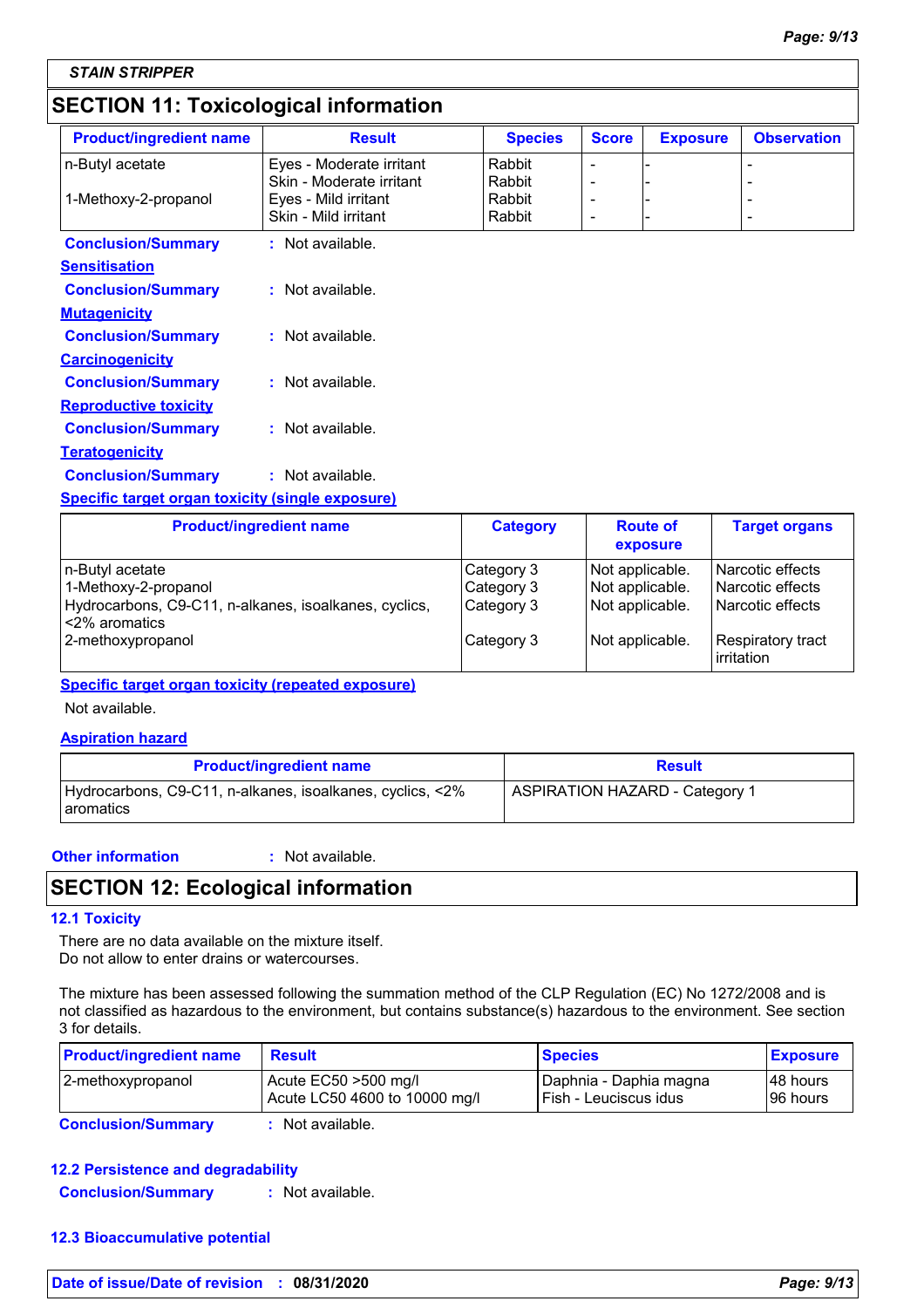# **SECTION 12: Ecological information**

Not available.

| <b>12.4 Mobility in soil</b>                            |                                                       |
|---------------------------------------------------------|-------------------------------------------------------|
| <b>Soil/water partition</b><br><b>coefficient (Koc)</b> | $:$ Not available.                                    |
| <b>Mobility</b>                                         | $:$ Not available.                                    |
| 12.5 Results of PBT and vPvB assessment                 |                                                       |
| <b>PBT</b>                                              | : Not applicable.                                     |
|                                                         | P: Not available. B: Not available. T: Not available. |
| <b>vPvB</b>                                             | : Not applicable.                                     |
|                                                         | vP: Not available, vB: Not available.                 |
| <b>12.6 Other adverse effects</b>                       | : No known significant effects or critical hazards.   |

# **SECTION 13: Disposal considerations**

The information in this section contains generic advice and guidance. The list of Identified Uses in Section 1 should be consulted for any available use-specific information provided in the Exposure Scenario(s).

#### **13.1 Waste treatment methods**

| <b>Product</b>                 |                                                                                                                                                                                                                                                                                                                                                                                                                                                                                                                                                               |  |  |
|--------------------------------|---------------------------------------------------------------------------------------------------------------------------------------------------------------------------------------------------------------------------------------------------------------------------------------------------------------------------------------------------------------------------------------------------------------------------------------------------------------------------------------------------------------------------------------------------------------|--|--|
| <b>Methods of disposal</b>     | : The generation of waste should be avoided or minimised wherever possible.<br>Disposal of this product, solutions and any by-products should at all times comply<br>with the requirements of environmental protection and waste disposal legislation<br>and any regional local authority requirements. Dispose of surplus and non-<br>recyclable products via a licensed waste disposal contractor. Waste should not be<br>disposed of untreated to the sewer unless fully compliant with the requirements of<br>all authorities with jurisdiction.          |  |  |
| <b>Hazardous waste</b>         | : The classification of the product may meet the criteria for a hazardous waste.                                                                                                                                                                                                                                                                                                                                                                                                                                                                              |  |  |
| <b>Disposal considerations</b> | Do not allow to enter drains or watercourses.<br>÷.<br>Dispose of according to all federal, state and local applicable regulations.<br>If this product is mixed with other wastes, the original waste product code may no<br>longer apply and the appropriate code should be assigned.<br>For further information, contact your local waste authority.                                                                                                                                                                                                        |  |  |
| <b>Packaging</b>               |                                                                                                                                                                                                                                                                                                                                                                                                                                                                                                                                                               |  |  |
| <b>Methods of disposal</b>     | : The generation of waste should be avoided or minimised wherever possible. Waste<br>packaging should be recycled. Incineration or landfill should only be considered<br>when recycling is not feasible.                                                                                                                                                                                                                                                                                                                                                      |  |  |
| <b>Disposal considerations</b> | : Using information provided in this safety data sheet, advice should be obtained from<br>the relevant waste authority on the classification of empty containers.<br>Empty containers must be scrapped or reconditioned.<br>Dispose of containers contaminated by the product in accordance with local or<br>national legal provisions.                                                                                                                                                                                                                       |  |  |
| <b>Type of packaging</b>       | European waste catalogue (EWC)                                                                                                                                                                                                                                                                                                                                                                                                                                                                                                                                |  |  |
| <b>CEPE Paint Guidelines</b>   | 15 01 10*<br>packaging containing residues of or contaminated by<br>hazardous substances                                                                                                                                                                                                                                                                                                                                                                                                                                                                      |  |  |
| <b>Special precautions</b>     | : This material and its container must be disposed of in a safe way. Care should be<br>taken when handling emptied containers that have not been cleaned or rinsed out.<br>Empty containers or liners may retain some product residues. Vapour from product<br>residues may create a highly flammable or explosive atmosphere inside the<br>container. Do not cut, weld or grind used containers unless they have been cleaned<br>thoroughly internally. Avoid dispersal of spilt material and runoff and contact with<br>soil, waterways, drains and sewers. |  |  |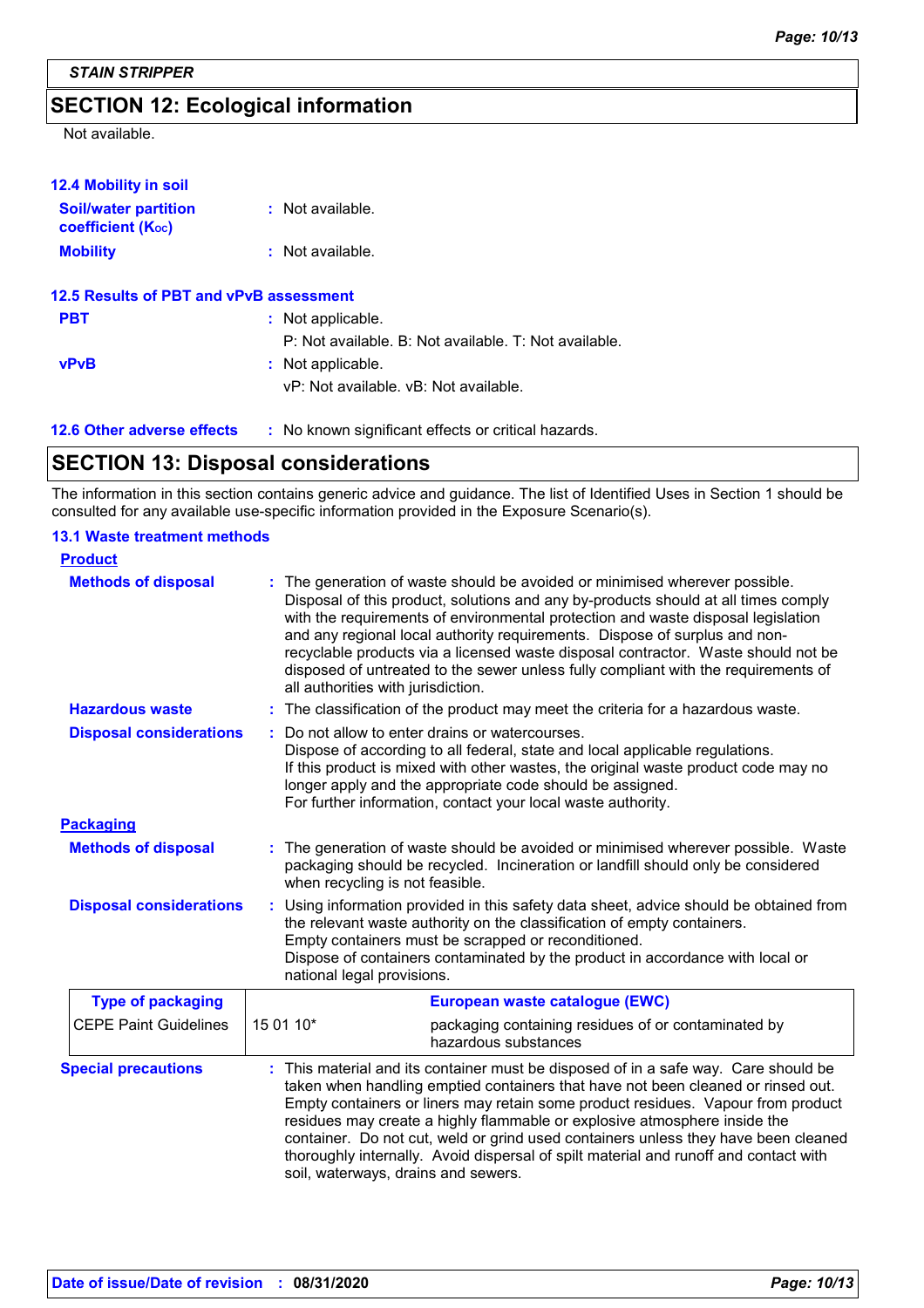# **SECTION 14: Transport information**

|                                                                                             | methods of transport.                                                                                                                                                                                                  |                                                                     |
|---------------------------------------------------------------------------------------------|------------------------------------------------------------------------------------------------------------------------------------------------------------------------------------------------------------------------|---------------------------------------------------------------------|
|                                                                                             | <b>ADR</b>                                                                                                                                                                                                             | <b>IMDG</b>                                                         |
| 14.1 UN number                                                                              | <b>UN1993</b>                                                                                                                                                                                                          | <b>UN1993</b>                                                       |
| 14.2 UN proper<br>shipping name                                                             | FLAMMABLE LIQUID, N.O.S. (n-Butyl acetate,<br>1-Methoxy-2-propanol)                                                                                                                                                    | FLAMMABLE LIQUID, N.O.S. (n-Butyl acetate,<br>1-Methoxy-2-propanol) |
| <b>14.3 Transport</b><br>hazard class(es)<br><b>Class</b>                                   | 3                                                                                                                                                                                                                      | 3                                                                   |
| <b>Subsidiary class</b>                                                                     |                                                                                                                                                                                                                        |                                                                     |
| <b>14.4 Packing group</b>                                                                   | $\mathbf{III}$                                                                                                                                                                                                         | $\mathbf{III}$                                                      |
| 14.5<br><b>Environmental</b><br>hazards                                                     |                                                                                                                                                                                                                        |                                                                     |
| <b>Marine pollutant</b>                                                                     | No.                                                                                                                                                                                                                    | No.                                                                 |
| <b>Marine pollutant</b><br><b>substances</b>                                                |                                                                                                                                                                                                                        | Not available.                                                      |
| <b>14.6 Special</b><br>precautions for<br><b>user</b>                                       | Transport within user's premises: always<br>transport in closed containers that are upright<br>and secure. Ensure that persons transporting<br>the product know what to do in the event of an<br>accident or spillage. |                                                                     |
| <b>HI/Kemler number</b>                                                                     | 30                                                                                                                                                                                                                     |                                                                     |
| <b>Emergency</b><br>schedules (EmS)                                                         |                                                                                                                                                                                                                        | $F-E$ , S-E                                                         |
| <b>14.7 Transport in bulk</b><br>according to Annex II of<br><b>MARPOL and the IBC Code</b> | : Not applicable.                                                                                                                                                                                                      |                                                                     |
| <b>Additional</b><br>information                                                            | <b>Special provisions</b><br>640 (E)                                                                                                                                                                                   |                                                                     |
|                                                                                             | Tunnel code<br>(D/E)                                                                                                                                                                                                   |                                                                     |

# **SECTION 15: Regulatory information**

### **15.1 Safety, health and environmental regulations/legislation specific for the substance or mixture EU Regulation (EC) No. 1907/2006 (REACH)**

### **Annex XIV - List of substances subject to authorisation**

### **Annex XIV**

None of the components are listed, or the component present is below its threshold.

#### **Substances of very high concern**

None of the components are listed, or the component present is below its threshold.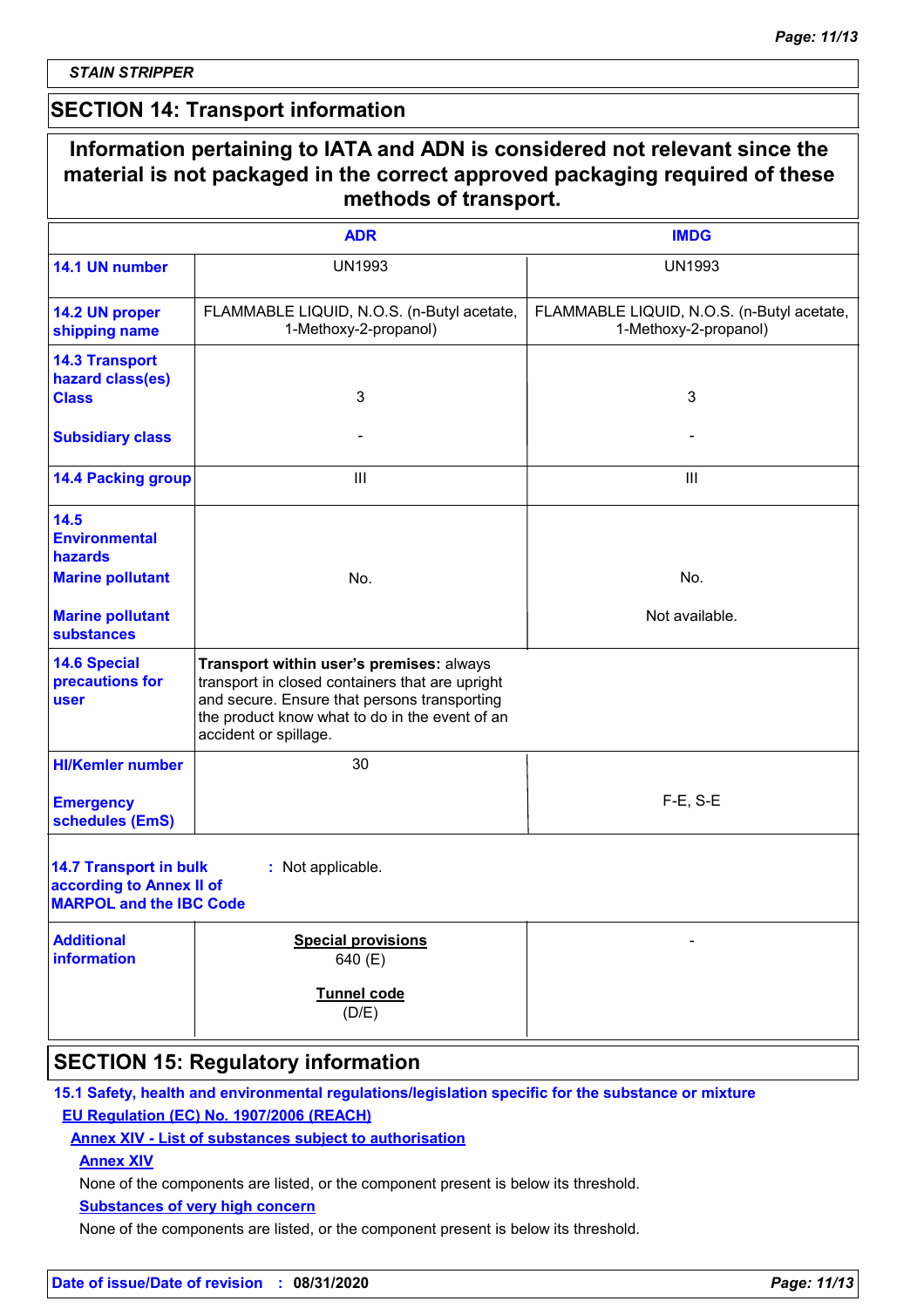# **SECTION 15: Regulatory information**

| <b>SECTION 16: Other information</b>                                                                                 |                                                                                                                       |
|----------------------------------------------------------------------------------------------------------------------|-----------------------------------------------------------------------------------------------------------------------|
| <b>15.2 Chemical safety</b><br>assessment                                                                            | : No Chemical Safety Assessment has been carried out.                                                                 |
| <b>UNECE Aarhus Protocol on POPs and Heavy Metals</b><br>Not listed.                                                 |                                                                                                                       |
| Not listed.                                                                                                          |                                                                                                                       |
|                                                                                                                      | <b>Rotterdam Convention on Prior Informed Consent (PIC)</b>                                                           |
| Not listed.                                                                                                          | <b>Stockholm Convention on Persistent Organic Pollutants</b>                                                          |
| <b>Montreal Protocol (Annexes A, B, C, E)</b><br>Not listed.                                                         |                                                                                                                       |
| Not listed.                                                                                                          |                                                                                                                       |
| <b>International requlations</b>                                                                                     | <b>Chemical Weapon Convention List Schedules I, II &amp; III Chemicals</b>                                            |
| <b>Seveso Directive</b><br>major accident hazards.                                                                   | This product may add to the calculation for determining whether a site is within the scope of the Seveso Directive on |
| Prior Informed Consent (PIC) (649/2012/EU)<br>Not listed.                                                            |                                                                                                                       |
| Ozone depleting substances (1005/2009/EU)<br>Not listed.                                                             |                                                                                                                       |
| <b>Industrial emissions</b><br>(integrated pollution<br>prevention and control) -<br>Air                             | : Listed                                                                                                              |
| <b>VOC for Ready-for-Use</b><br><b>Mixture</b>                                                                       | : Not applicable.                                                                                                     |
| <b>Other EU regulations</b>                                                                                          |                                                                                                                       |
| on the manufacture,<br>placing on the market<br>and use of certain<br>dangerous substances,<br>mixtures and articles |                                                                                                                       |
| <b>Annex XVII - Restrictions</b>                                                                                     | : Not applicable.                                                                                                     |

# **SECTION 16: Other information**

| <b>CEPE code</b>                                                       |  |                                                                                                                                                                                                                                                                                                                                                                                                               |  |  |  |
|------------------------------------------------------------------------|--|---------------------------------------------------------------------------------------------------------------------------------------------------------------------------------------------------------------------------------------------------------------------------------------------------------------------------------------------------------------------------------------------------------------|--|--|--|
| Indicates information that has changed from previously issued version. |  |                                                                                                                                                                                                                                                                                                                                                                                                               |  |  |  |
| <b>Abbreviations and acronyms : ATE = Acute Toxicity Estimate</b>      |  | CLP = Classification, Labelling and Packaging Regulation [Regulation (EC) No.<br>1272/2008]<br>DMEL = Derived Minimal Effect Level<br>DNEL = Derived No Effect Level<br>EUH statement = CLP-specific Hazard statement<br>PBT = Persistent, Bioaccumulative and Toxic<br>PNEC = Predicted No Effect Concentration<br><b>RRN = REACH Registration Number</b><br>vPvB = Very Persistent and Very Bioaccumulative |  |  |  |
|                                                                        |  | Procedure used to derive the classification according to Regulation (EC) No. 1272/2008 [CLP/GHS]                                                                                                                                                                                                                                                                                                              |  |  |  |

| <b>Classification</b> | <b>Justification</b>  |
|-----------------------|-----------------------|
| Flam. Liq. 3, H226    | On basis of test data |
| STOT SE 3, H336       | Calculation method    |